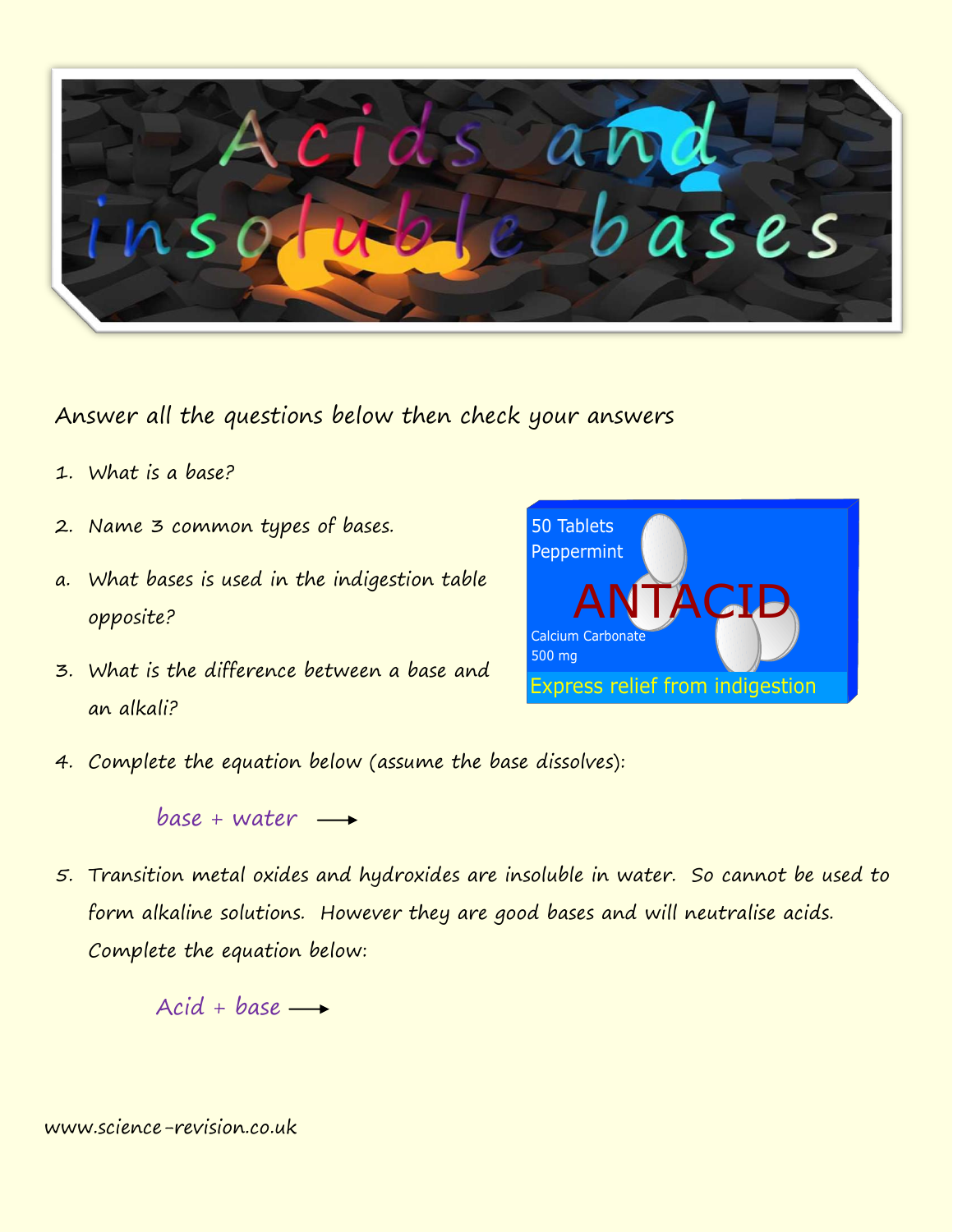- 6. Complete the following equations:
- i Copper oxide + sulfuric acid
- ii lead oxide + hydrochloric acid  $\longrightarrow$
- iii iron oxide + nitric acid  $\rightarrow$
- 7. The salt produced depends on the acid used. Complete the table below.

| acid         | Salt produced |
|--------------|---------------|
| Hydrochloric |               |
| Nitric       |               |
| sulfuric     |               |

- 8. Why can you not use copper oxide to make an alkaline solution?
- a. The base copper oxide can be used to neutralise hydrochloric acid as shown below.



www.science-revision.co.uk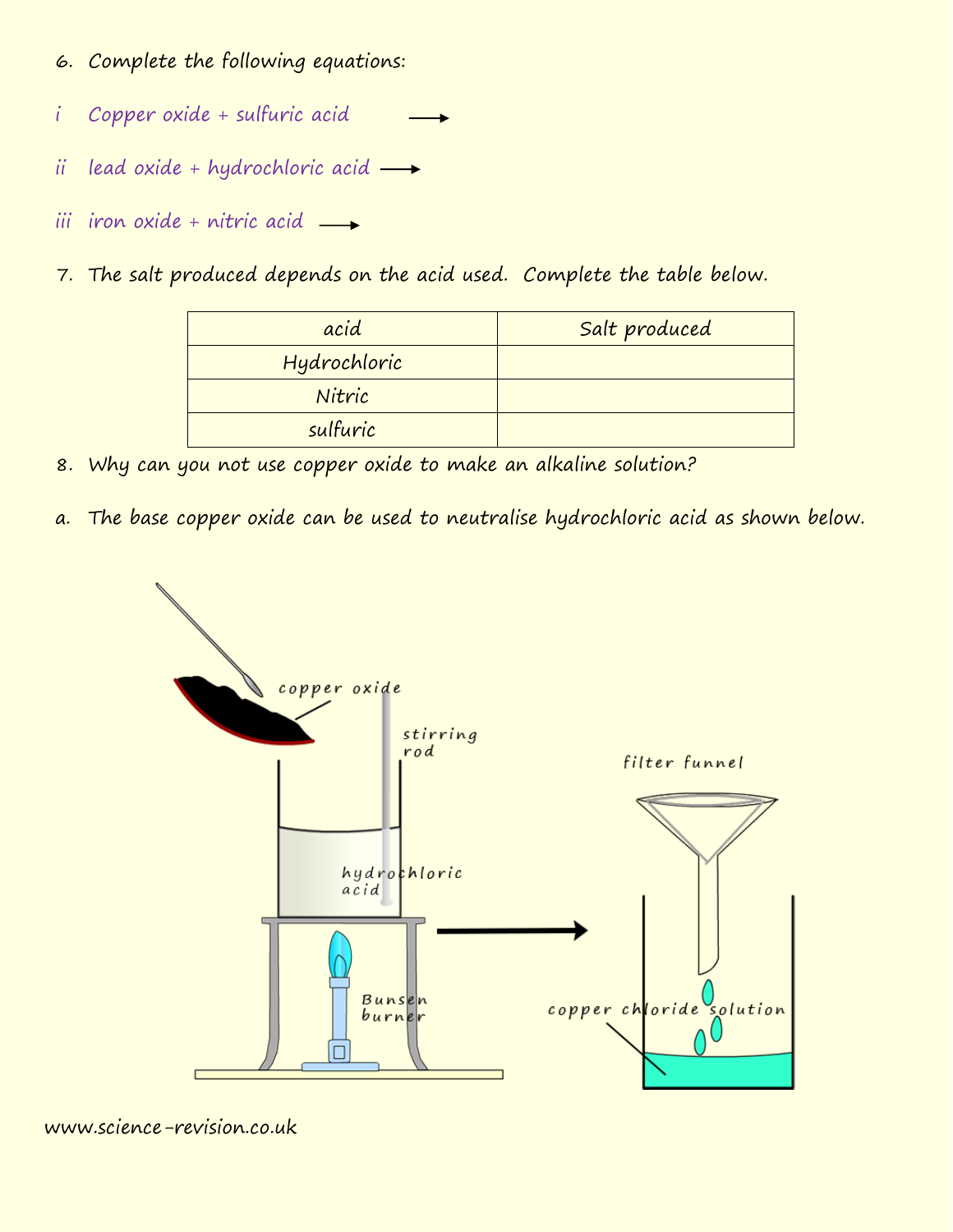- a. The copper oxide is insoluble in water but it dissolves in acid. How can this fact be used to help you decide when the neutralisation reaction taking place in the diagram has finished?
- b. An excess of copper oxide is added to the acid. What does an excess mean? Why is the copper oxide used in excess?
- c. Why is the acid heated and stirred well?
- d. Complete the equation below for the neutralisation reaction:

Copper oxide + hydrochloric acid  $\longrightarrow$ 

- e. Why is the neutralised solution filtered?
- f. How could solid copper chloride be obtained from the copper chloride solution?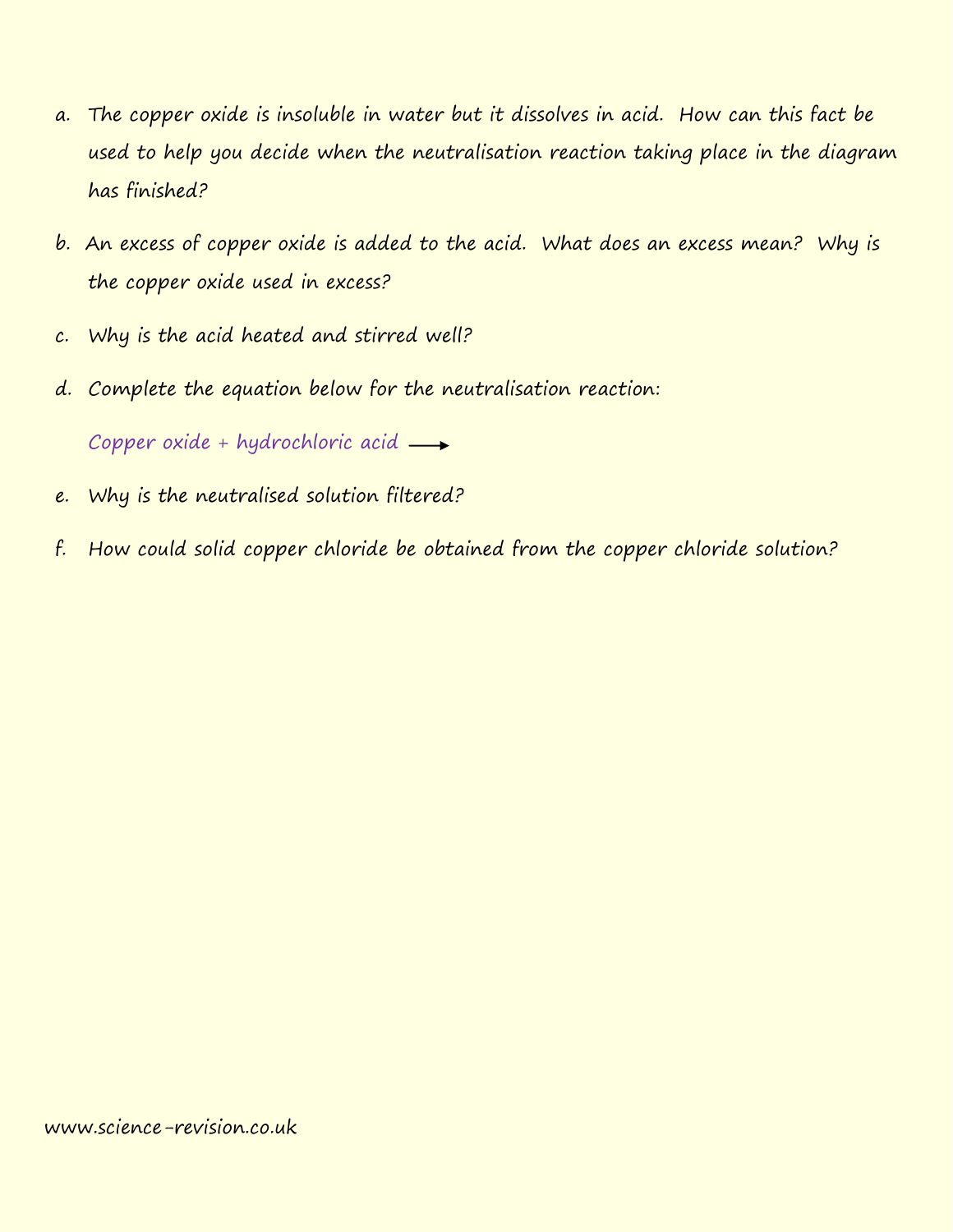## Neutralisation using an insoluble base

## Answers

1. What is a base?

Substance that will neutralise an acid to produce salt and water.

2. Name 3 common types of bases.

Metal oxides, metal carbonates, metal hydroxides (solids not solutions)



- a. What bases is used in the indigestion table opposite? Calcium carbonate
- 3. What is the difference between a base and an alkali? Alkalis are solutions with an excess of hydroxide ions, bases are mostly solids.
- 4. Complete the equation below (assume the base dissolves):

 $base + water \longrightarrow alkali$ 

5. Transition metal oxides and hydroxides are insoluble in water. So cannot be used to form alkaline solutions. However they are good bases and will neutralise acids. Complete the equation below:

 $Acid + base \longrightarrow salt + water$ 

www.science-revision.co.uk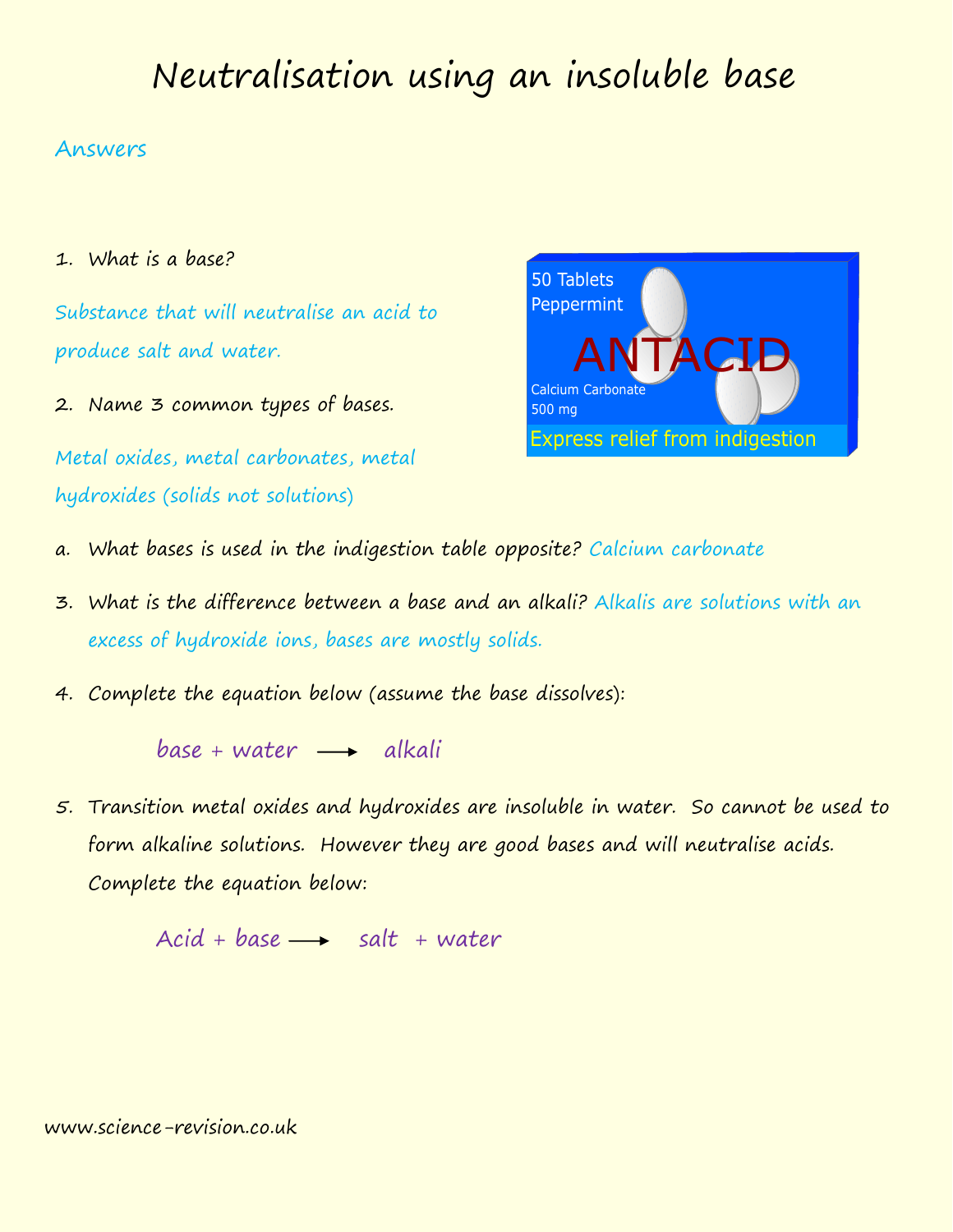- 6. Complete the following equations:
- i Copper oxide + sulfuric acid = copper sulfate + water
- ii lead oxide + hydrochloric acid  $\longrightarrow$  lead chloride + water
- iii iron oxide + nitric acid  $\rightarrow$  iron nitrate + water
- 7. The salt produced depends on the acid used. Complete the table below.

| acid         | Salt produced |
|--------------|---------------|
| Hydrochloric | Chloride      |
| Nitric       | Nitrate       |
| sulfuric     | sulfate       |

Neutralising acids using insoluble bases:

- 8. Why can you not use copper oxide to make an alkaline solution? Its insoluble in water.
- a. The base copper oxide can be used to neutralise hydrochloric acid as shown below.



www.science-revision.co.uk